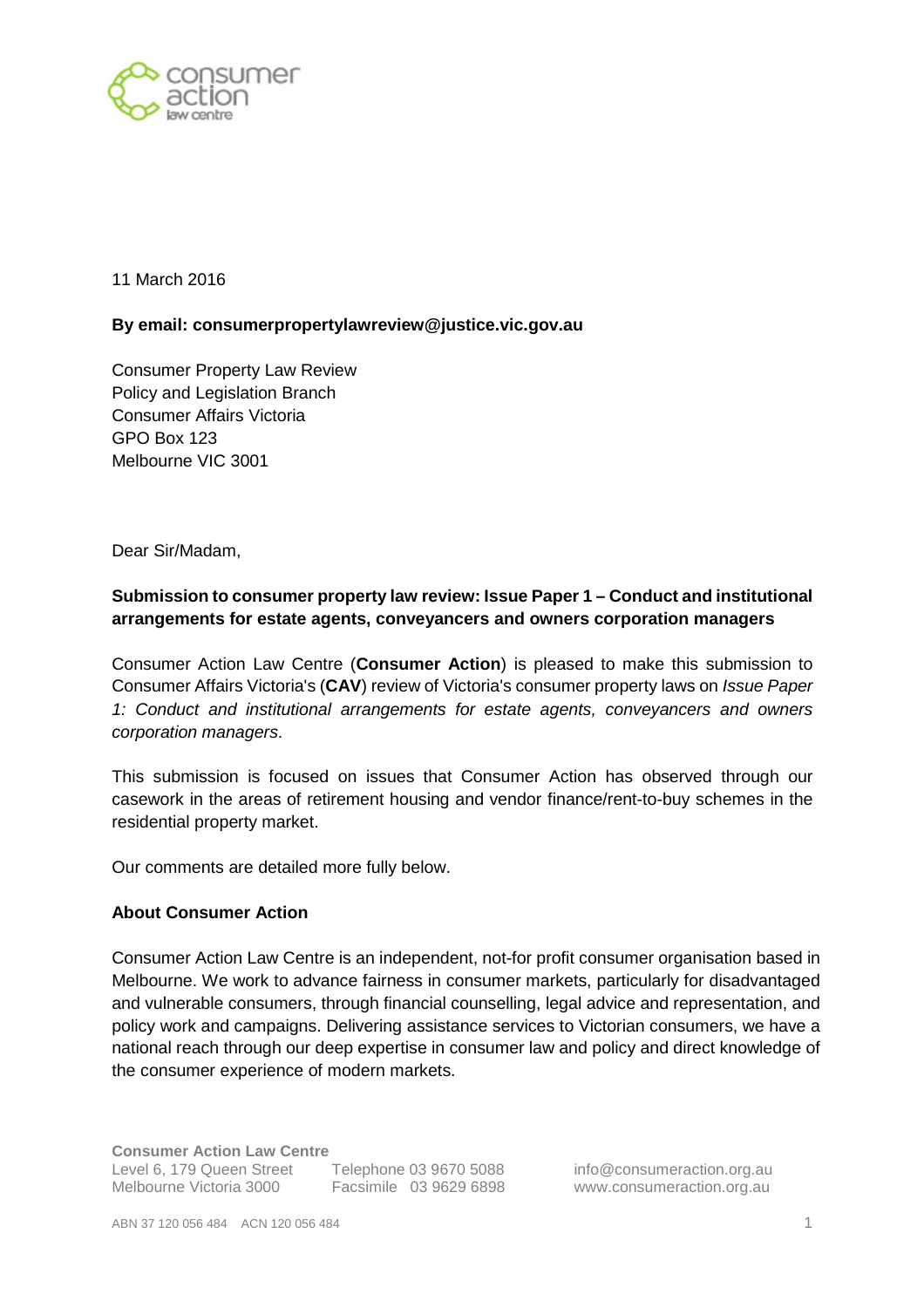### **Summary of recommendations**

### **Part A – Estate Agents and Conveyancers**

### **1. Licensing of estate agents and conveyancers**

• Any persons selling land or options in land banking schemes, or acting for another person to sell property on vendor terms or to lease property in a rent-to-buy arrangement, should fall within the definition of 'estate agent' in s 4 of the Estate Agents Act 1980 (Vic) (**Estate Agents Act**).

### **2. Conduct of estate agents**

• In addition to the requirements for brokers to be licensed real estate agents, joint venture agreements between a property owner and an estate agent in relation to dealings with the owner's property should be expressly banned under legislation.

### **3. Conduct of conveyancers**

• Consumer testing and research into what is effective when it comes to disclosure should be undertaken.

### **4. Compliance measures**

- The range of measures and penalties available under the Estate Agents Act and the Conveyancers Act 2006 (Vic) (**Conveyancers Act**) should be expanded to reflect those of the ACL, and CAV should be empowered to apply those penalties directly.
- Applying a 'demerit point' system through the VCAT inquiry system would be cumbersome, inefficient and ineffective.
- Establishing different tiers of misconduct for which different levels of enforcement would apply would create flexibility in enforcement whilst retaining a degree of certainty and consistency for both consumers and licence holders.
- A tiered penalty model could be adopted whether the VCAT inquiry system is retained, or whether it is replaced with a more direct regulation model—which would be the preferred outcome.
- Penalties under the Estate Agents Act should be reviewed.

# **5. Trust accounting**

- In vendor terms schemes: anything paid by a purchaser, including but not limited to deposits, instalments and other payments, should be held on trust for the purchaser.
- In rent-to-buy schemes: in addition to protections under the Residential Tenancies Act 1997 (Vic) (**Residential Tenancies Act**), anything paid by a tenant aside from market rent, including but not limited to option fees, should be held on trust for the purchaser.

**Consumer Action Law Centre** 

Level 6, 179 Queen Street Telephone 03 9670 5088 info@consumeraction.org.au<br>Melbourne Victoria 3000 Facsimile 03 9629 6898 www.consumeraction.org.au

Facsimile 03 9629 6898 www.consumeraction.org.au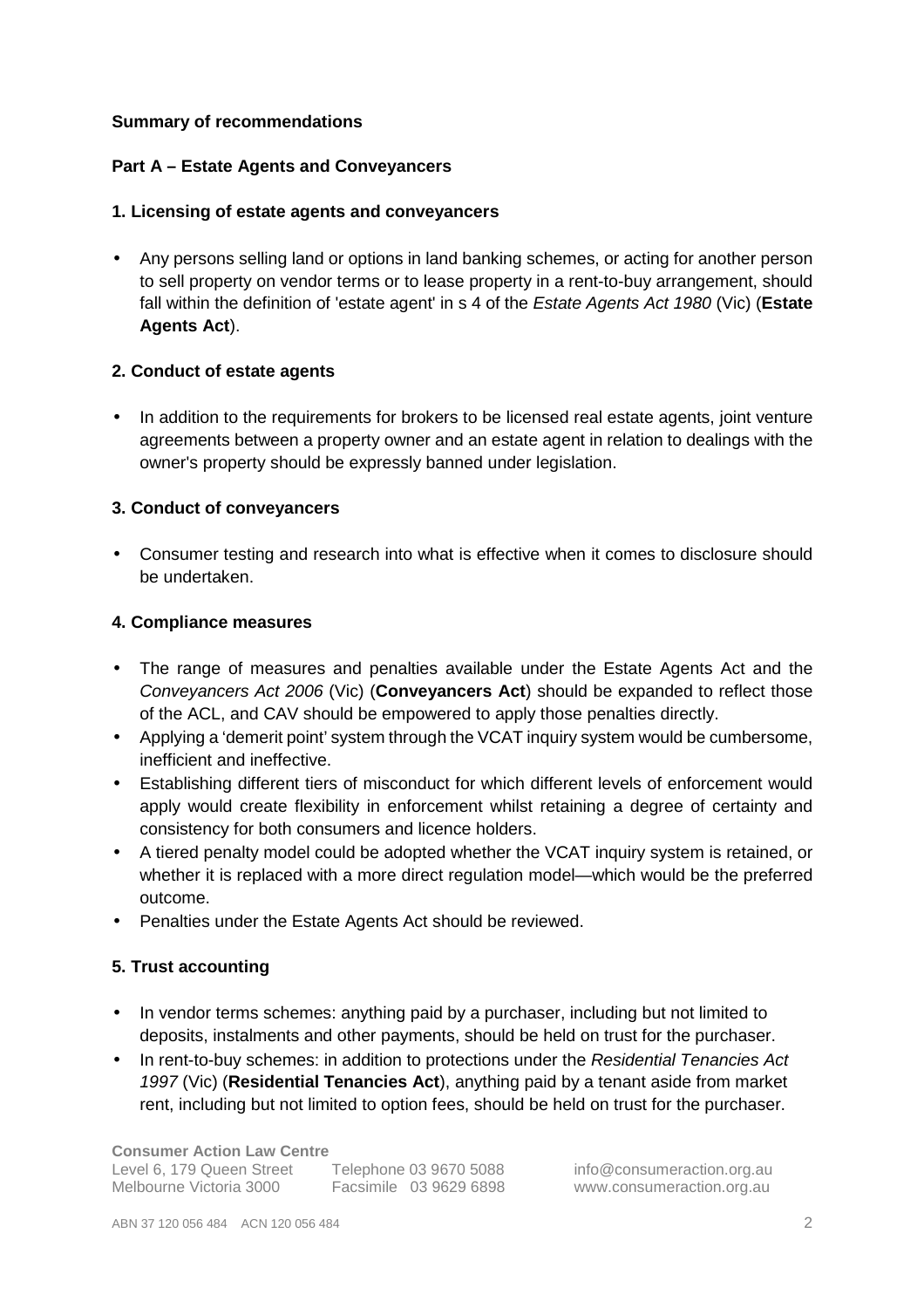# **Part B – Conduct of owners corporation managers**

#### **10. Registration and unsuitable managers**

- A licensing regime should be established for owners' corporation managers, which should include minimum training requirements, financial and personal probity requirements, maintenance (and strengthening) of the current requirement for professional indemnity insurance, and ongoing professional development.
- Owners' corporation managers should be required to adopt financial hardship policies when recovering owners' corporation fees or levies from individual unit holders.
- Owners' corporation managers should be subject to a separate licensing regime to that of estate agents.
- An industry ombudsman scheme should be established for owners' corporation managers.
- A licensing regime for owners' corporation managers should provide for disqualification (or ineligibility) if a person has committed a criminal offence that would make them unsuitable for the financial and administrative responsibilities of a manager.
- In the event that no licensing regime is established, a person who has committed a criminal offence that would make them unsuitable for the financial and administrative responsibilities of a manager should not be able to operate as an owners' corporation manager under the Owners Corporations Act.
- Consumer Action sees no reason why this measure should not be introduced in relation to owners' corporation managers—not just because it exists in the Estate Agents Act, but because it is a sensible measure to maintain high standards of management in owners' corporations. It is not inappropriate to extend the regulatory regime in this manner—rather, the current lack of such a sanction represents a regulatory oversight.
- Owners' corporation managers should be explicitly required to hold professional indemnity insurance.

### **12. Unfair terms in management contracts**

- Applying the unfair contract terms provisions of the ACL to owners' corporation management agreements, through a relevant deeming provision in the Owners Corporation Act 2006 (Vic) (**Owners Corporation Act**), could address many concerns regarding unfair contract terms in management contracts.
- Owners' corporation management contracts should be brought under the ACL.

### **13. Ending long-term management contracts**

- The Owners Corporation Act should be amended to provide owners' corporation with the clear statutory authority to terminate a management contract on the basis of poor performance.
- Some form of review process should be required, at least every five years—requiring an owners' corporation manager and owners' corporation to mutually agree to enter into a new agreement.

**Consumer Action Law Centre**  Level 6, 179 Queen Street Telephone 03 9670 5088 info@consumeraction.org.au Melbourne Victoria 3000 Facsimile 03 9629 6898 www.consumeraction.org.au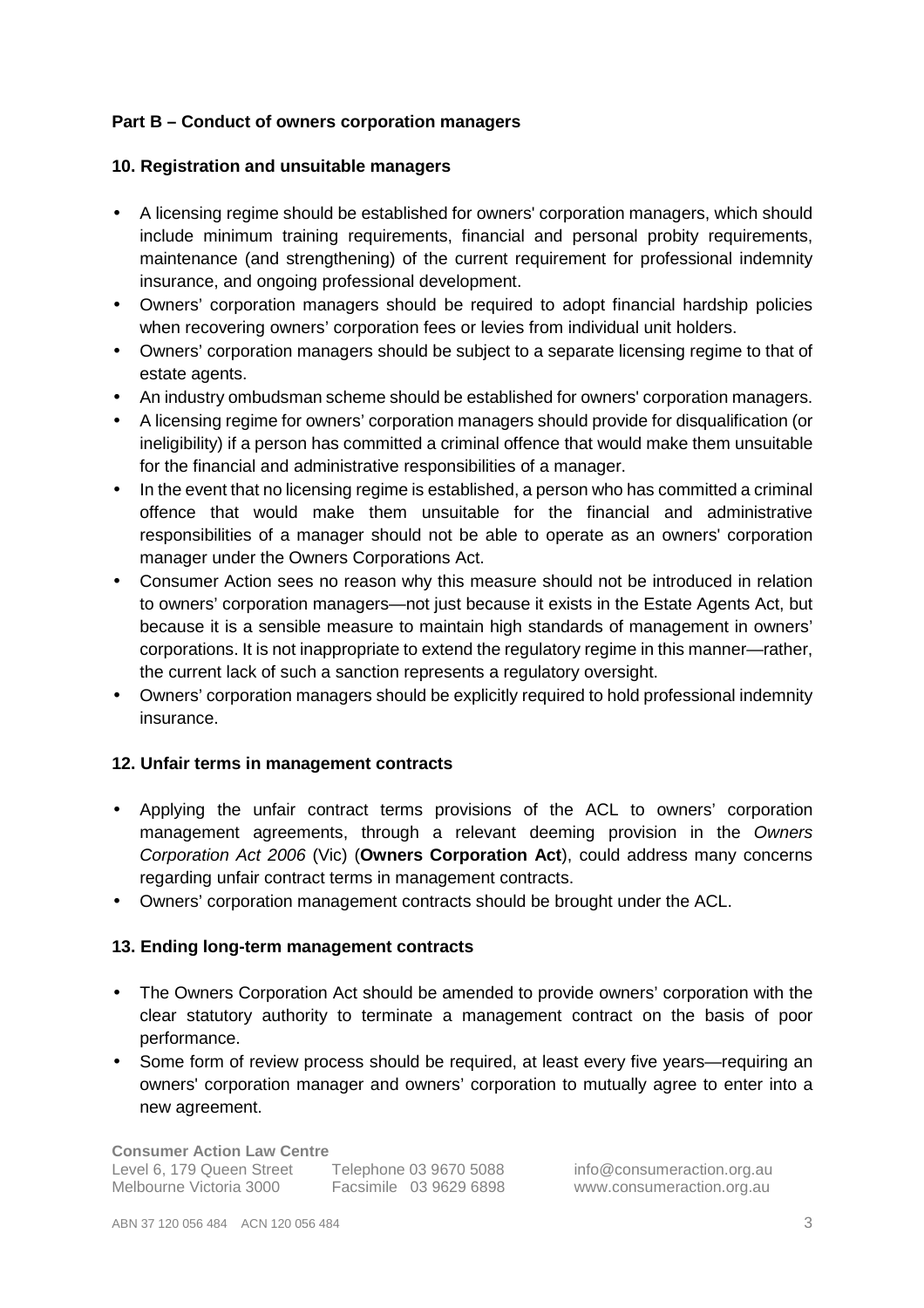### **15. Financial transparency**

• Owners' corporation managers should be required to keep separate owners' corporation funds in separate funds.

# **Part A – Estate Agents and Conveyancers**

- **1. Licensing of estate agents and conveyancers**
- **1.1 Definitions**
- **1.1.1 What is an estate agent?**

Consumer Action currently has a focus on persons brokering high-risk vendor finance and rent-to-buy schemes in the residential property market, having acted for a number of clients who have entered into these schemes.<sup>1</sup> Vendor finance and rent-to-buy (lease-plus-option) schemes can target vulnerable purchasers locked out of the traditional mortgage market, as well as property owners experiencing financial difficulties.

Through our casework and a review of online advertising, Consumer Action has seen these deals brokered by both licensed estate agents and unlicensed people representing themselves as home owners, 'private investors' or similar. These unlicensed people are potentially seeking to avoid the licensing regime under estate agents legislation. We also note CAV's recent regulatory action against an unlicensed person who falsely represented that he was a licensed real estate agent.<sup>2</sup> This type of misleading conduct has been seen through our casework and is one means by which brokers build an impression of legitimacy with prospective vendors and purchasers.

Additionally, land banking schemes, particularly the purchase of options through self-managed superannuation funds, are now a significant and growing consumer concern in Victoria. These schemes share some similar risks with vendor terms schemes and option fees, due to their complex legal structures, and can fall outside regulatory regimes, including the estate agents licensing regime. Consumer Action has not received complaints from investors in these types of schemes, both because we do not provide legal advice about investment disputes and also, as acknowledged by the recent Senate Economics References Committee report, because many investors may not realise that their investments are at risk. Nevertheless, Consumer Action endorses the recent committee recommendation that property investment advice be federally regulated.<sup>3</sup>

**Consumer Action Law Centre** 

l

Level 6, 179 Queen Street Telephone 03 9670 5088 info@consumeraction.org.au Melbourne Victoria 3000 Facsimile 03 9629 6898 www.consumeraction.org.au

<sup>&</sup>lt;sup>1</sup> See more on these schemes and risks at http://consumeraction.org.au/vendor-terms-rent-buyschemes/.

<sup>&</sup>lt;sup>2</sup> Consumer Affairs Victoria, Benjamin David Chislett - Court action, 28 October 2015,

https://www.consumer.vic.gov.au/news-and-events/news-updates/benjamin-david-chislett-courtaction.

<sup>&</sup>lt;sup>3</sup> Senate Economics References Committee, Scrutiny of Financial Advice: Part 1 – Land banking: a ticking time bomb, February 2016, p 67,

http://www.aph.gov.au/Parliamentary\_Business/Committees/Senate/Economics/Scrutiny\_of\_Financial Advice/Report.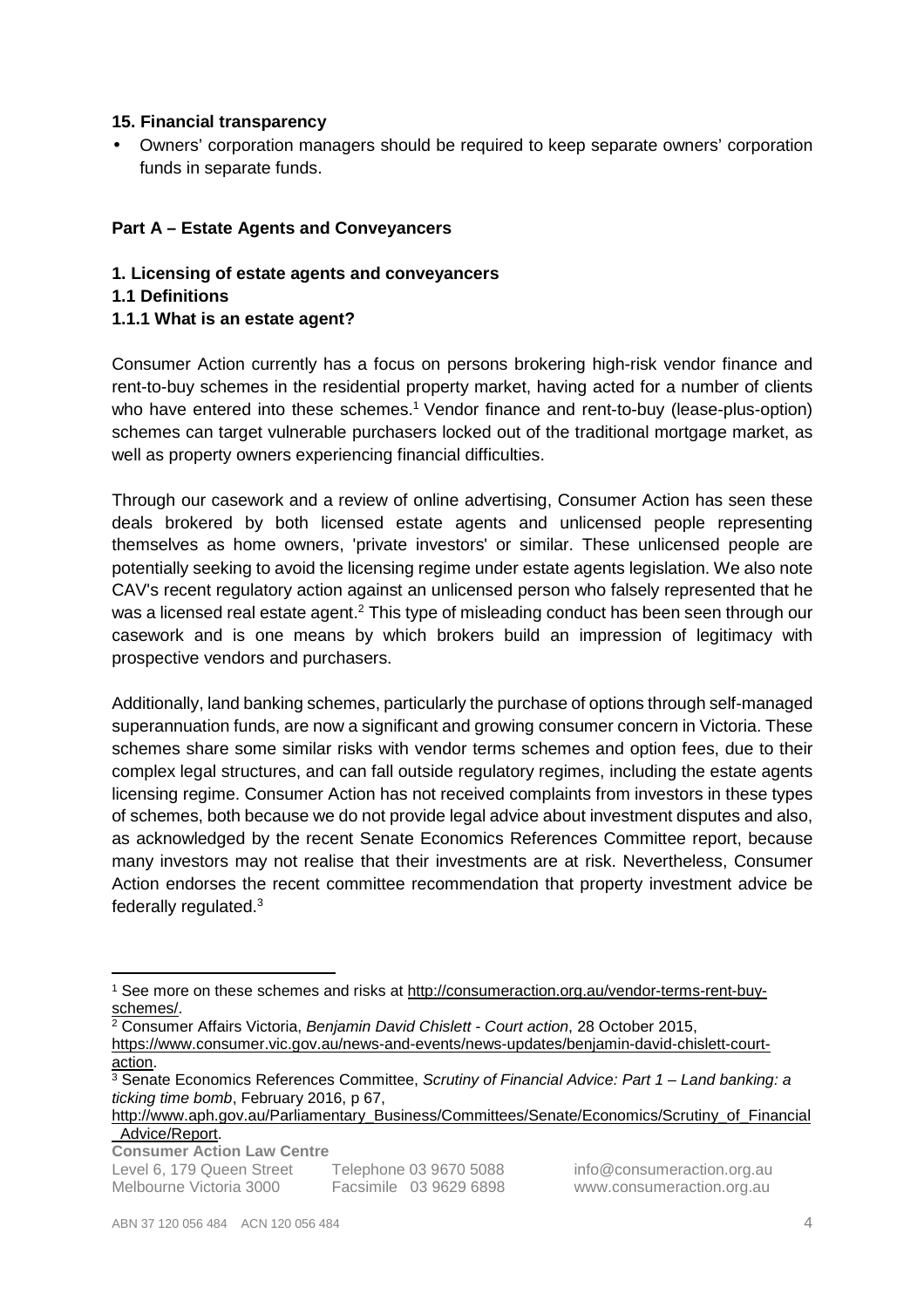It is Consumer Action's view that any persons selling land or options in land banking schemes, or acting for another person to sell property on vendor terms or to lease property in a rent-tobuy arrangement, should fall within the definition of 'estate agent' in s 4 of the Estate Agents Act.

# **2. Conduct of estate agents**

### **2.1 Roles and responsibilities of estate agents**

Clearer obligations of estate agents to prospective tenants and purchasers are an important consumer protection. This is particularly true in relation to property sale price information.

Consumer Action has recently observed properties advertised for sale on vendor terms or in rent-to-buy deals where only a total purchase price or only a weekly price is quoted, without details of whether that price includes other outgoings (such as rates and insurance). These advertisements appear to be highly misleading as to the true price of an advertised property. This has also been the experience of Consumer Action's clients and can lead to severe financial difficulties.

We therefore welcome the recent announcement of reforms to curb underquoting of property sale prices in Victoria, which were developed in response to the broader problem of underquoting.<sup>4</sup> We anticipate that the intended reforms would be a significant improvement for consumers compared with the current guidelines for agents.<sup>5</sup> These laws could be improved if there was a stronger obligation for sellers to inform their agents of a reserve price, and for agents not to be allowed to advertise a property below that reserve price.

### **2.3 Financial benefit to estate agents**

While Consumer Action commonly sees detriment to hopeful purchasers in vendor terms and rent-to-buy schemes, there can also be high risks for the property owners.

In particular, owners may enter into 'joint venture' agreements with brokers in relation to their properties. Typically under these agreements, the broker brings nothing but his or her 'expertise' and the property owner brings the property. The owner then grants the broker a power of attorney over the property, which means that the broker can deal with the property in any way. The broker will also often be entitled to a large portion of any deposit and ongoing payments received from a purchaser or tenant.

Consumer Action sees a clear conflict between the roles of:

https://www.consumer.vic.gov.au/library/publications/businesses/estate-agents/guidelines-for-realestate-salespeople-price-advertising-and-underquoting.pdf.

**Consumer Action Law Centre** 

l

<sup>4</sup> Minister for Consumer Affairs, Gaming and Liquor Regulation, New Underquoting Laws For Victoria, 4 March 2016, http://www.premier.vic.gov.au/new-underquoting-laws-for-victoria/.

<sup>&</sup>lt;sup>5</sup> Consumer Affairs Victoria, Guidelines for real estate sales people - price advertising and underquoting, Reprint of RE-14-01-1043, November 2007,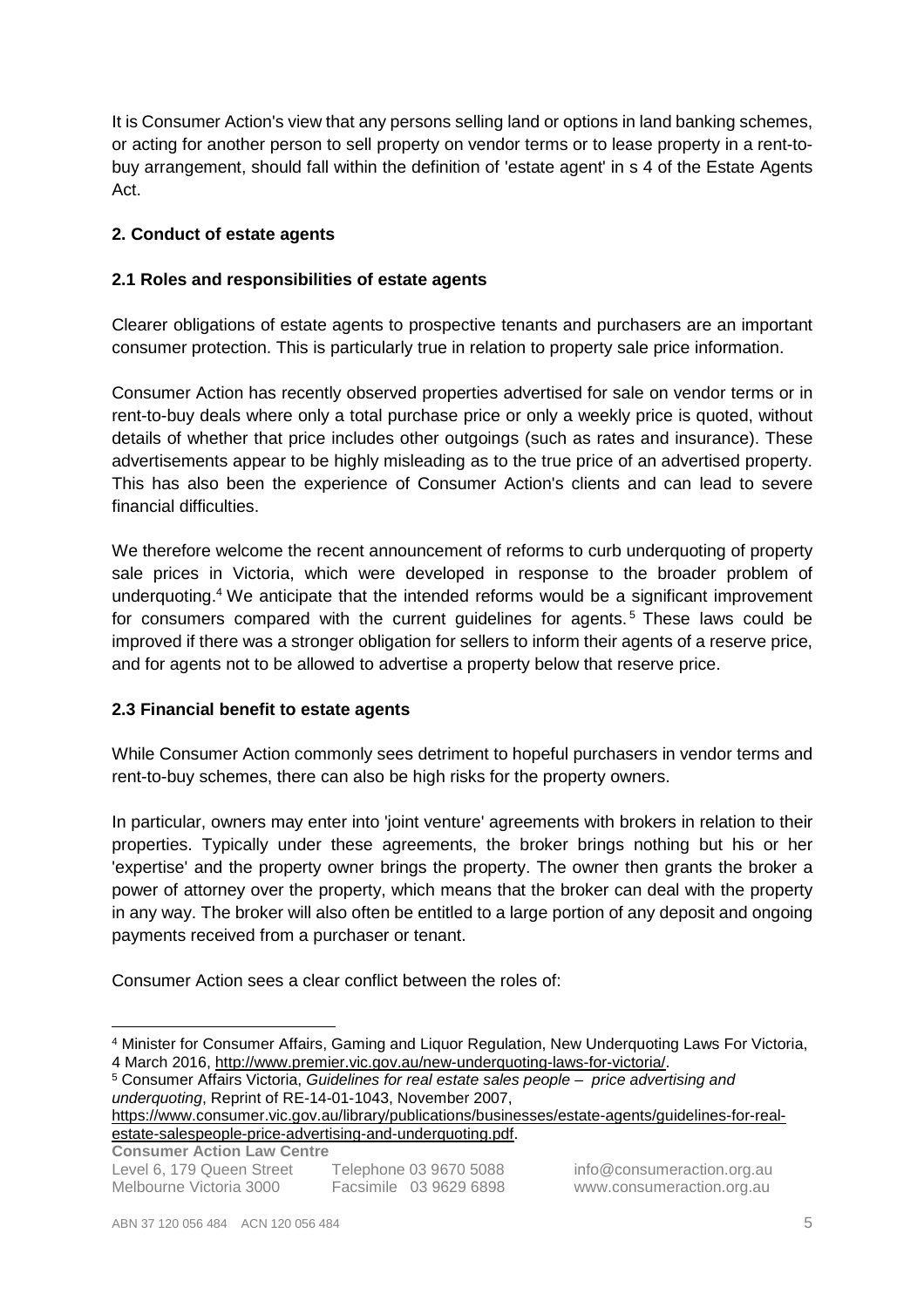- an estate agent in representing a property owner in the sale or lease of the property, and
- a party to a joint venture agreement, where equal resources are invested.

This conflict represents a high risk to people who enter into agreements to sell their properties on vendor terms or in a rent-to-buy deal. In addition, joint venture agreements by unlicensed brokers may be a deliberate attempt to avoid the licensing regime. These types of agreements would likely be unfair and not in the vendor's interests.

It is our view that, in addition to the requirements for brokers to be licensed real estate agents, joint venture agreements between a property owner and an estate agent in relation to dealings with the owner's property should be expressly banned under legislation.

Consumer Action has previously raised concerns about proposals to weaken regulations relating to estate agents (or their employee or relative) purchasing property where they have also been engaged to sell the property. Vendors can be vulnerable when it comes to real estate transactions, and they rely on the advice of their agent—this can include some level of assurance that a fair market value is obtained for the sale of the property. An agent that receives a commission generally has an incentive to achieve a price that benefits the vendor, as their interests are aligned. Where that agent proposes to purchase the property, or where the property is sold to an agent's employee or relative, however, the vendor's vulnerability is increased substantially. In this instance, there is a conflict of interest for the agent—between acting in the interests of the vendor, and acting in their own interests. Vendors that are in financial distress are likely to be more vulnerable in these circumstances, as they are often seeking a 'quick' sale to avoid foreclosure. The risk is that an agent will arrange a sale at a price significantly below market value.

We have previously provided more detailed views to CAV on this issue. Attached to this submission is a letter from July 2015 setting out our concerns and a suggestion for potential reform.

Consumer Action agrees that the provisions in the Estate Agents Act that prohibit agents from retaining certain rebates may not capture other indirect incentives. This issue of non-monetary or 'soft dollar' benefits has also been a concern in the regulation of financial advice. The Future of Financial Advice (**FOFA**) reforms made it clear that conflicted remuneration includes nonmonetary benefits.<sup>6</sup> We would support a similar approach taken in relation to benefits provided to estate agents that could drive inappropriate incentives.

<sup>6</sup> Corporations Act 2001 (Cth) s 963A.

**Consumer Action Law Centre** 

Level 6, 179 Queen Street Telephone 03 9670 5088 info@consumeraction.org.au

 $\overline{a}$ 

Melbourne Victoria 3000 Facsimile 03 9629 6898 www.consumeraction.org.au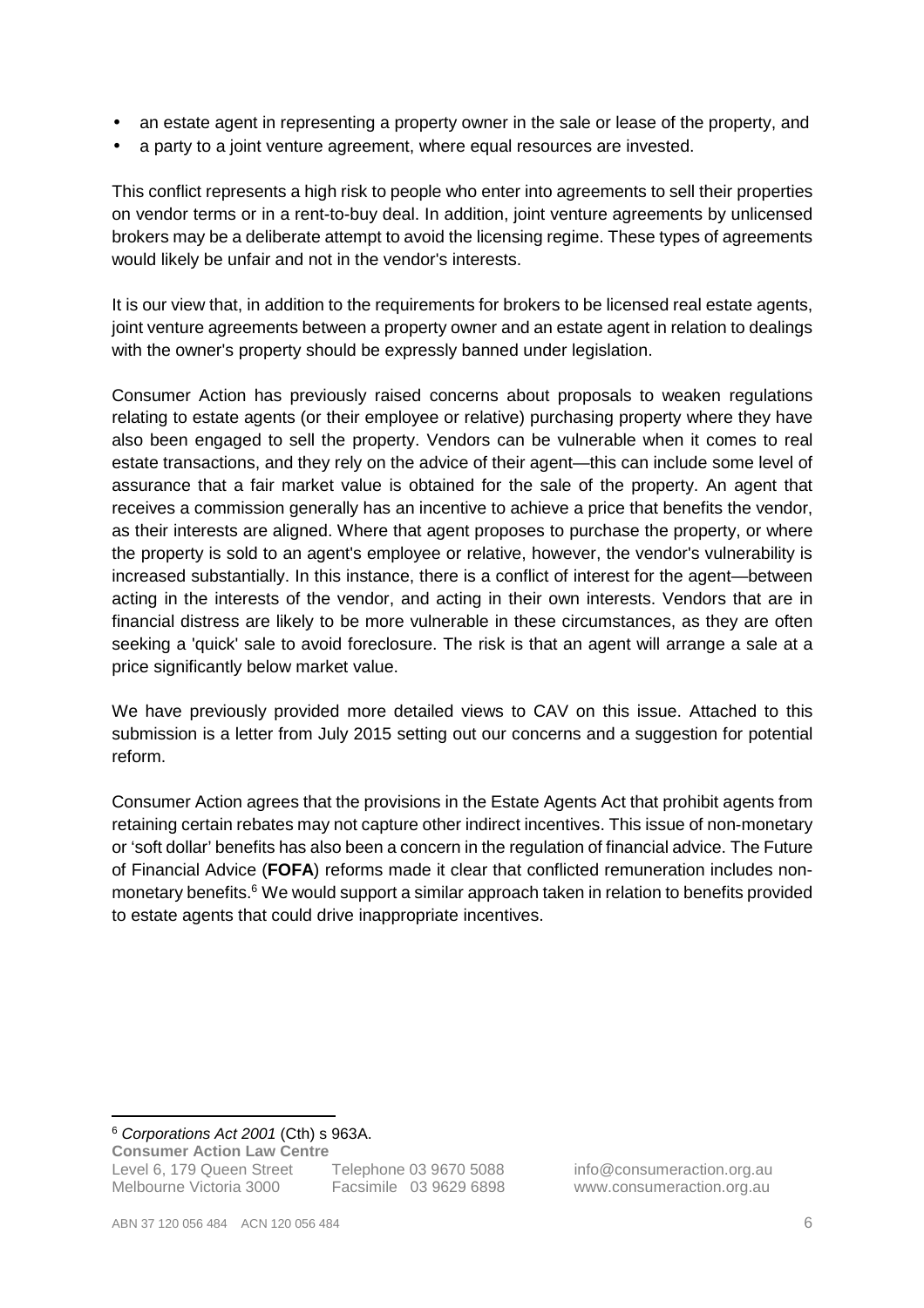### **3. Conduct of conveyancers**

### **3.1 Professional conduct rules**

There is scope to improve the professional conduct rules for conveyancers to more effectively address the potential conflict arising in connection with repeat referrals of clients, for example from developers and estate agents.

### **3.2 Costs disclosure**

In principle, the rules for costs disclosure for conveyancers should align with the rules for legal practitioners. Conveyancers and legal practitioners operate in the same market and each has the ability to engage in the practice of paying a fee to a referrer in return for repeat referrals. All work undertaken by a conveyancer could be undertaken by a lawyer (but not vice versa), therefore any regulation of the conveyancers' conduct in this space should be (and continue to be) consistent with that for lawyers.

However, rather than immediately adopting the approach taken with lawyers, it is Consumer Action's view that consumer testing and research into what is effective when it comes to disclosure should be undertaken (for example, by CAV jointly with the Legal Services Commissioner).

Commissions that a conveyancer has paid or will pay in connection with the referral of the client can create conflicts, and consideration should be given to specific details of commissions being more clearly disclosed. Such disclosure could include the amount paid in fees or the basis for its calculation, the recipient and purpose of the payment and whether the payment for the referral is made as part of a repeat referral arrangement with the referrer.

Consumer Action acknowledges that disclosure of commissions is a complex area, and may in fact result in perverse outcomes—for example, consumers may become more trusting due to the fact of disclosure. Given this, we consider that policy should be focused on eliminating conflicts, and prohibiting the payment of commissions or referral fees where it affects the quality of advice or service. Any such prohibition should similarly prohibit non-monetary benefits or payments, to limit avoidance strategies.

We acknowledge that regulation of disclosure is complex, and may not have the intended effect of fully informing consumers.

**Consumer Action Law Centre** 

Level 6, 179 Queen Street Telephone 03 9670 5088 info@consumeraction.org.au Melbourne Victoria 3000 Facsimile 03 9629 6898 www.consumeraction.org.au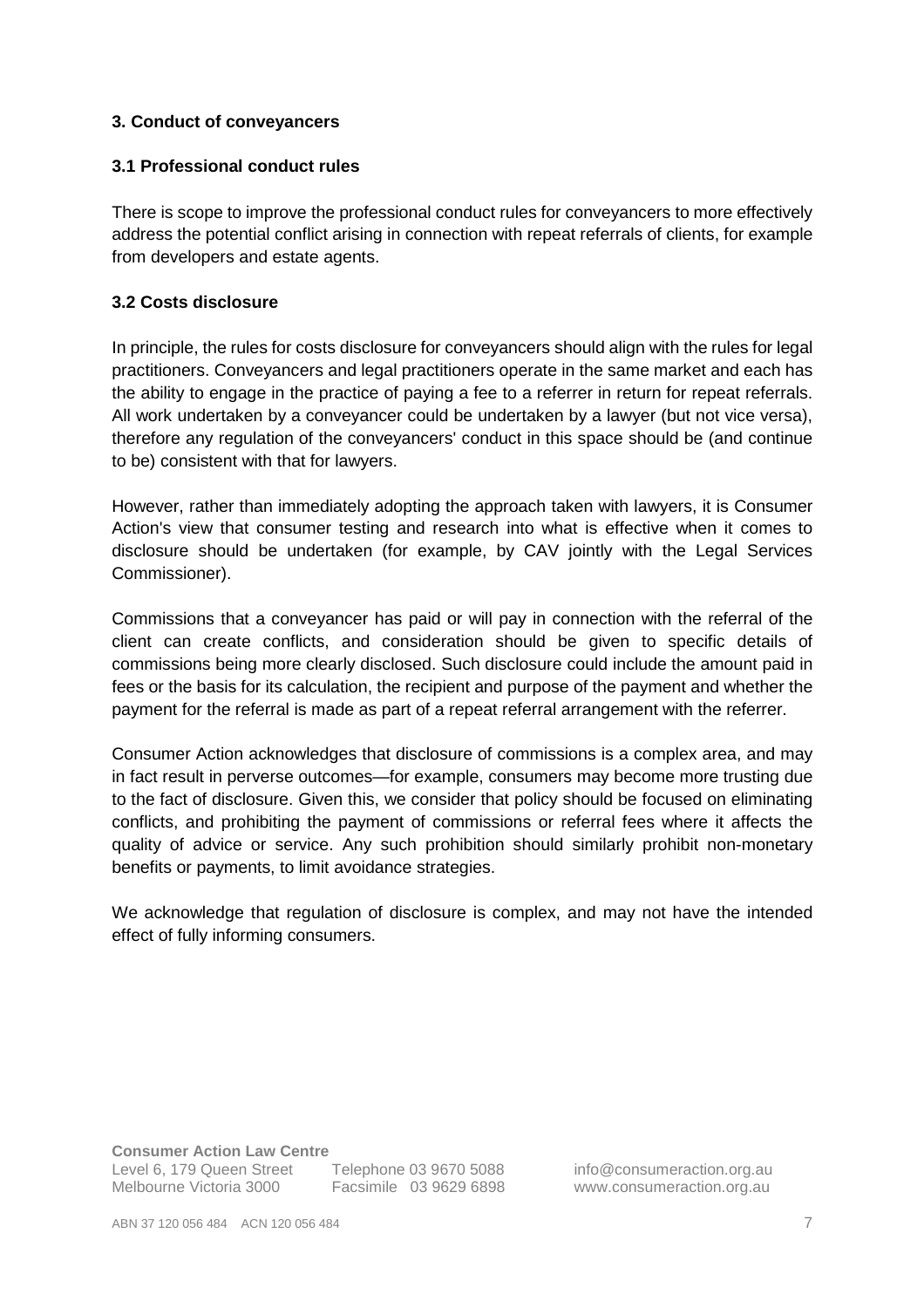### **4. Compliance measures**

### **4.1. VCAT inquiries and alternative approaches to address poor conduct**

# **40. What are your views about, and experience of, the current VCAT inquiry system? What are the opportunities to improve the VCAT process?**

Consumer Action's view is that the current Victorian Civil and Administrative Tribunal (**VCAT**) inquiry system is cumbersome, inefficient, and does not deliver the best outcome for consumers. It is concerning that the needs of the estate agent or conveyancer may take precedence over those of the consumer in VCAT decisions. Needless to say, the decision to cancel a licence should be made on the basis of the misconduct that is found to have occurred — not the need for the estate agent or conveyancer to earn a livelihood. Consumer protection measures are enacted for the purpose of protecting consumers from harmful commercial activity, and the ability to engage in that activity (particularly in a licensed regime, such as conveyancing or estate management) is conditional upon not breaching those protections. To take any other approach undercuts the systemic impact of the sanction, effectively defeating the purpose for which it exists.

While Consumer Action understands the principle that sits behind the VCAT inquiry system, we believe that a more effective and efficient regulatory approach would be to extend the ability of CAV to apply sanctions directly (including the ability to issue fines, and to cancel a licence, perhaps following an internal hearing), and to issue court proceedings for more serious matters (including criminal matters).

We note that the Australian Securities and Investments Commission (**ASIC**) has an internal, administrative hearings approach, which is used to ensure due process around licence cancellations.<sup>7</sup> Adopting a similar approach through the Estate Agents Act and the Conveyancers Act would deliver greater efficiency and certainty than the VCAT inquiry system, and would empower CAV to exert direct regulation on the industry rather than delegating regulation to VCAT through the VCAT inquiry process.

# **41. Are the range of orders and penalties open to VCAT after conducting an inquiry sufficient and appropriate? If they are not, what changes would you recommend and why?**

Following an inquiry, VCAT is currently empowered to make the following orders:<sup>8</sup>

• Reprimand

 $\overline{a}$ 

• Require compliance with an order of VCAT

**Consumer Action Law Centre**  Level 6, 179 Queen Street Telephone 03 9670 5088 info@consumeraction.org.au Melbourne Victoria 3000 Facsimile 03 9629 6898 www.consumeraction.org.au 8 Estate Agents Act s 28A.

<sup>&</sup>lt;sup>7</sup> ASIC, RG8 Hearings Manual (http://asic.gov.au/regulatory-resources/find-a-document/regulatoryguides/rg-8-hearings-practice-manual/)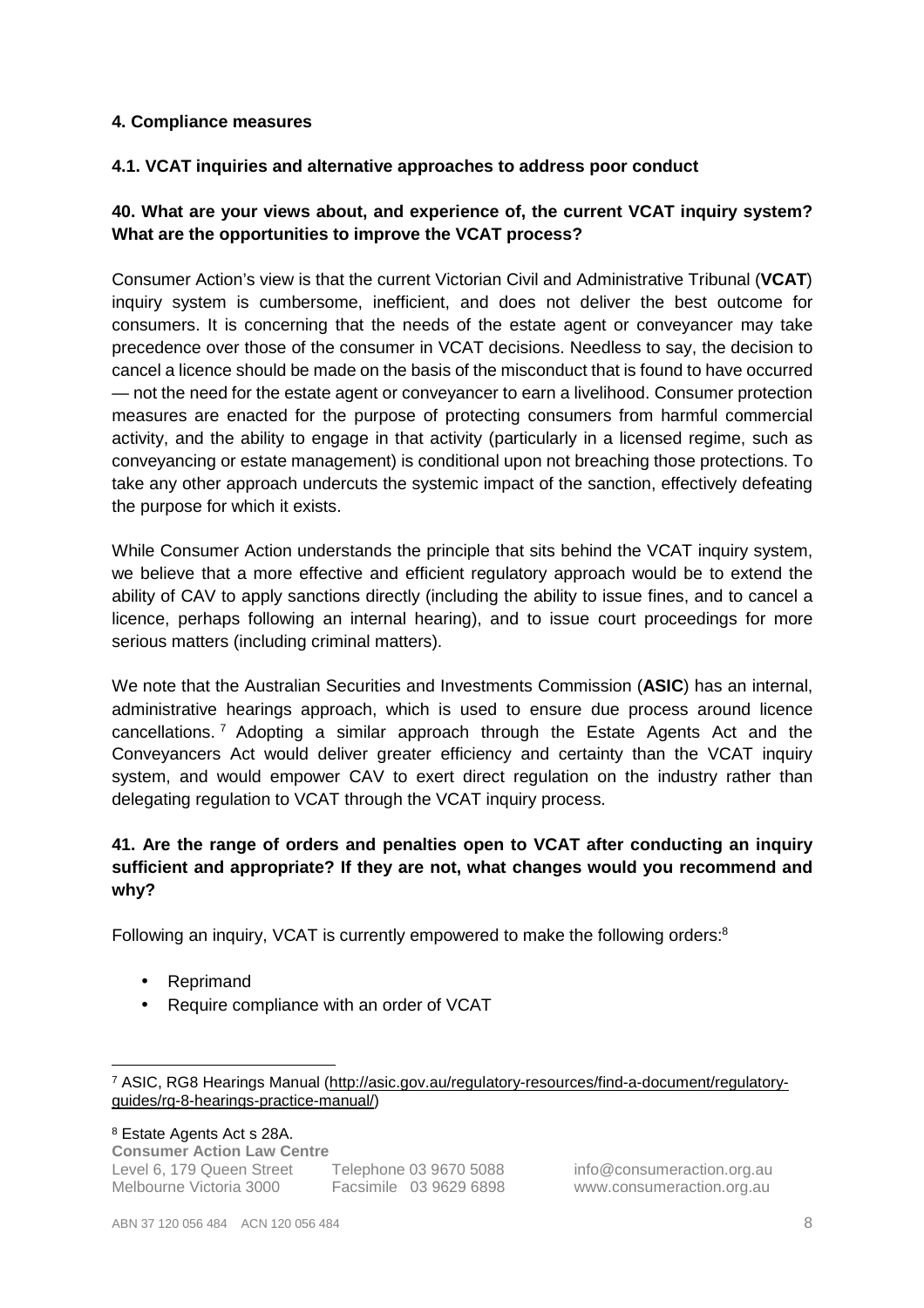- Cancel the licence, and disqualify the person either permanently or for a specified time from holding a licence
- Suspend a licence for a up to a year
- Declare a person to be ineligible to hold a licence either permanently or temporarily
- Require a person to enter into an undertaking to perform, or not perform, certain tasks to be specified in the undertaking (i.e. an enforceable undertaking)
- Impose a fine of up to \$5000.

Under the Australian Consumer Law (**ACL**), regulators have a broader range of actions available to them. In addition to criminal prosecution for breaches of the law, regulators can require:

- Education, advice and influence good practice
- Voluntary industry self-regulation codes
- 'Without prejudice' discussions
- Dispute resolution
- Formal written warnings
- Infringement notices
- Enforceable undertakings
- Public warnings
- Court orders
- Injunctions
- Compensation orders
- Civil penalties, including fines and disqualification orders.

The ACL range of penalties is more nuanced and flexible than those currently available under the Estate Agents Act and the Conveyancers Act, and would enable CAV to engage in more positive and proactive industry regulation than is currently the case, without diminishing the capacity to apply more punitive penalties when required.

Consumer Action recommends expanding the range of measures and penalties available to reflect those of the ACL, and empowering CAV to apply those penalties directly.

# **42. What are the merits of the proposed approaches which could operate in conjunction with existing enforcement approaches?**

In Consumer Action's view, the notion of a 'demerit point' system to be applied through the VCAT inquiry system would be cumbersome, inefficient and ineffective. It sends the wrong message and undermines the fundamental purpose of consumer protection, which is to minimise consumer harm. A demerit system would effectively give errant operators a 'free pass' for initial instances of misconduct, and would do nothing to redress the harm they may have caused to consumers in those instances. Holding a licence to trade should require the operator to conduct their business with utmost integrity, not allow them to repeatedly breach their professional obligations until they have done so sufficiently to eventually suffer a penalty.

Facsimile 03 9629 6898 www.consumeraction.org.au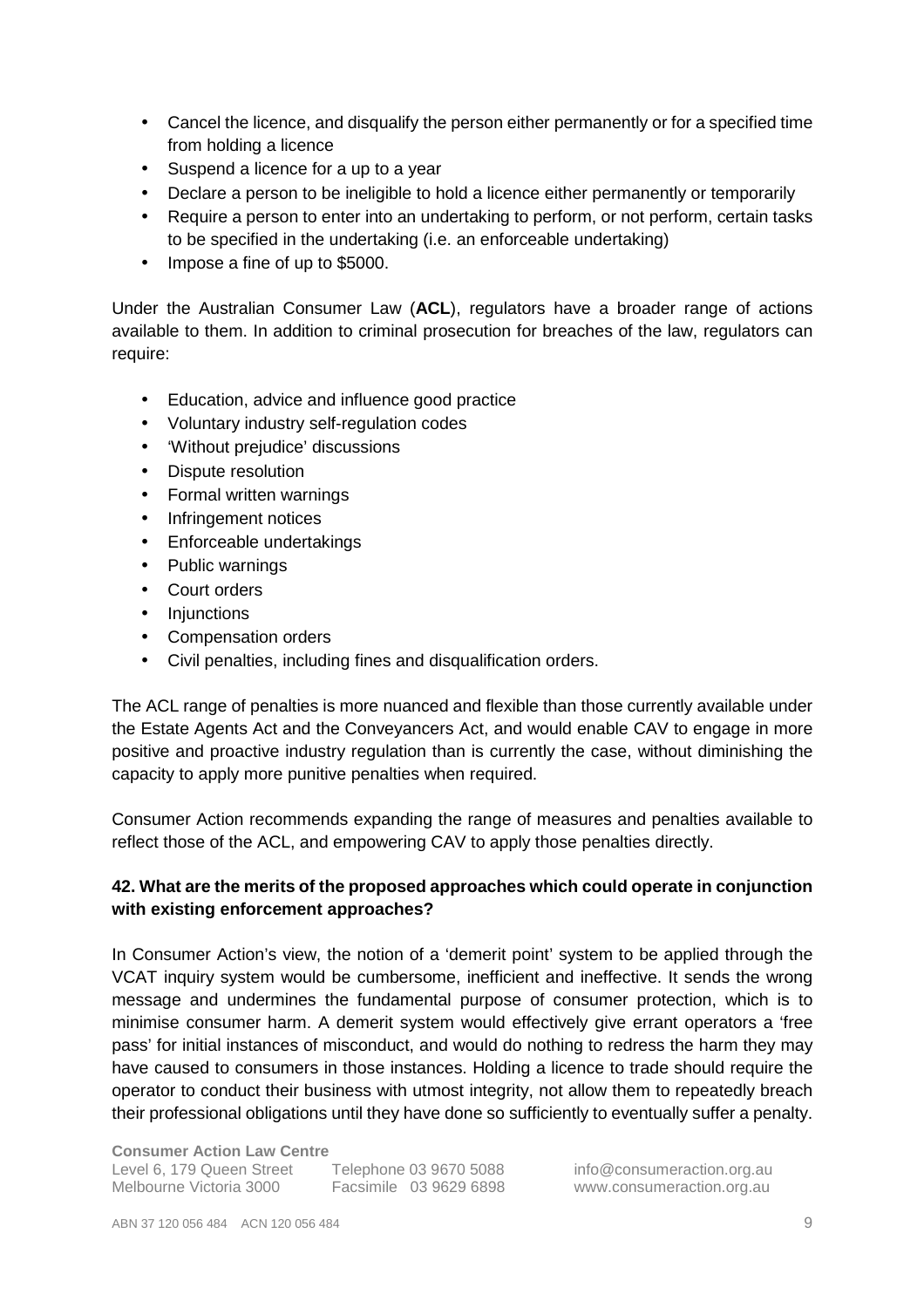In our view, adopting such a system would risk operators relaxing their standards—knowing that if they are sanctioned, they will only suffer the loss of a few demerit points. Psychologically, they would only be required to improve their conduct once they had lost enough demerit points, to be close to losing their licence. From a consumer protection perspective, it would be a retrograde move.

Establishing different tiers of misconduct for which different levels of enforcement would apply has merit, and would create flexibility in enforcement whilst retaining a degree of certainty and consistency for both consumers and licence holders. At the same time, the effectiveness of such an approach would depend on exactly how those tiers are set, so it is difficult to provide further comment without greater detail. We note that a tiered penalty model could be adopted whether the VCAT inquiry system is retained, or whether it is replaced with a more direct regulation model—which would be the preferred outcome, in our view.

### **43. What additional suggestions do you have to address poor conduct?**

If the full range of penalties and sanctions available under the ACL were to be incorporated into the Estate Agents Act and the Conveyancers Act, then that would be a sufficient range of measures to address poor conduct. Please see our response to question 41 above.

# **44. What factors should be considered as part of any review of penalties under the Estate Agents Act?**

A penalty regime can only be effective if the penalties imposed are sufficiently onerous to outweigh the benefits of engaging in misconduct in the first place. To that end, the penalties available under the Estate Agents Act should be reviewed with an eye to the mischief they are intended to prevent, and the potential financial benefit of engaging in that conduct. Penalties should be set at a sufficiently high level to deter the conduct. Reviewing penalty levels in alternative jurisdictions may also be useful, but shouldn't be seen as a definitive guide.

Consumer Action agrees that penalties under the Estate Agents Act require a full review. As the Consultation Paper points out, the maximum available fine of \$5,000 has not been adjusted since 1998. In our view, the penalty is now significantly out of step with community expectations and is in all likelihood too low to deter poor conduct. For the same reason, penalty units applicable to statutory breaches also require review. The Consultation Paper highlights s 70T which applies 25 penalty units for failing to comply with a requirement from an inspector. At the current rate of \$151.67 per unit, this equates to \$3,791.75 and is arguably far too low to deter estate agents from refusing to comply with the reasonable request of an inspector, which may be made to effectively monitor their business.

### **5. Trust accounting**

In vendor terms and rent-to-buy schemes, purchasers and tenants often pay large amounts of money towards purchasing or securing their property, without these funds being held on trust. This is a critical risk for purchasers and tenants, and the money paid will often not be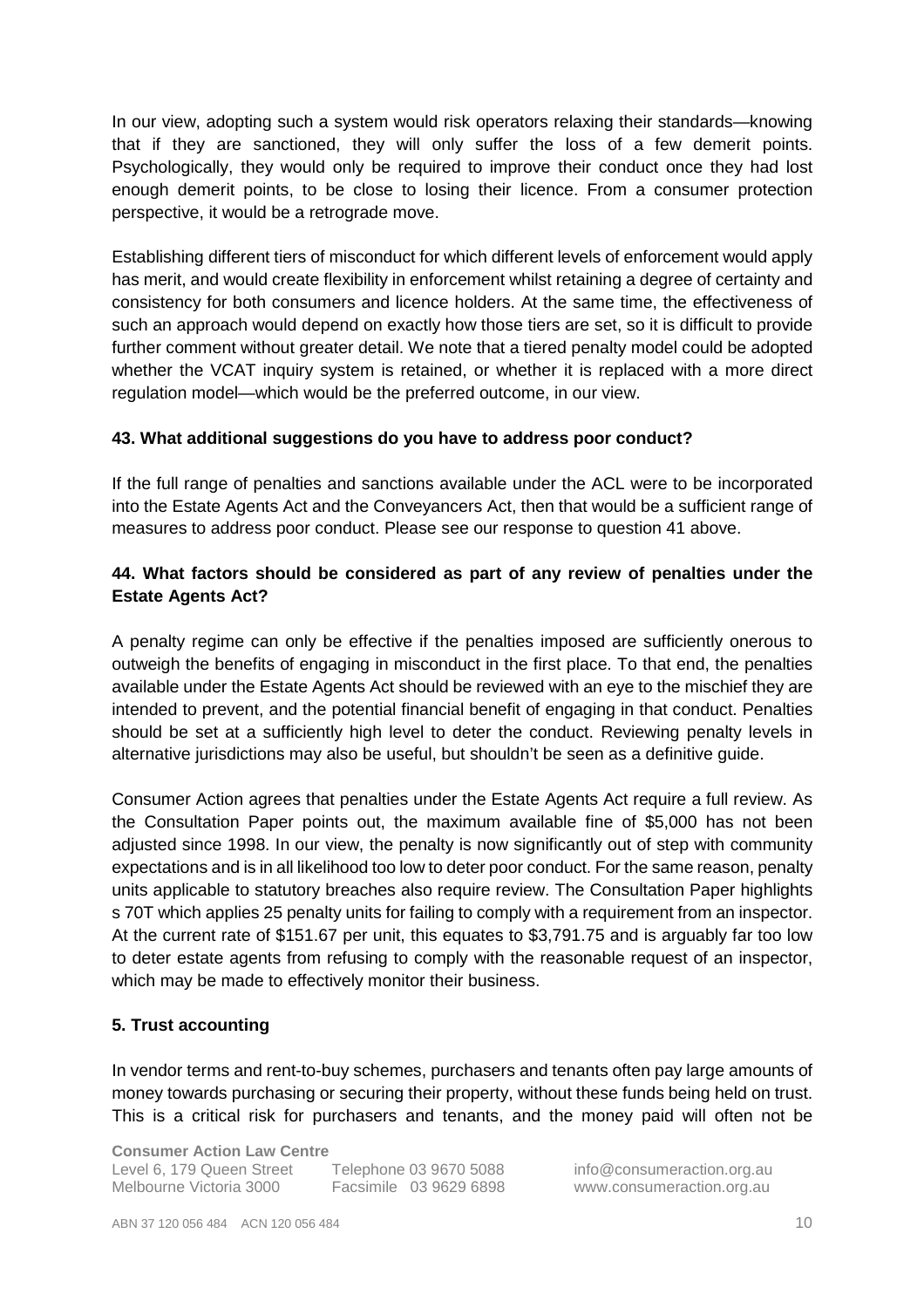recoverable if the deal fails. Through our casework we have seen hopeful purchasers lose huge sums, for example by being unable to make the high repayments required and being evicted, or even by the property being possessed by a mortgagee.

It is Consumer Action's view that:

- in vendor terms schemes: anything paid by a purchaser, including but not limited to deposits, instalments and other payments, should be held on trust for the purchaser, and
- in rent-to-buy schemes: in addition to protections under the Residential Tenancies Act, anything paid by a tenant aside from market rent, including but not limited to option fees, should be held on trust for the purchaser.

### **Part B – Conduct of owners corporation managers**

### **10. Registration and unsuitable managers**

# **64. Are there benefits in aligning the eligibility requirements for an owners' corporation manager to the extent practical with those of estate agents?**

There is certainly benefit in establishing a licensing regime for owners corporation managers, which should include minimum training requirements, financial and personal probity requirements, maintenance (and strengthening) of the current requirement for professional indemnity insurance, and ongoing professional development. In Consumer Action's view, the current lack of a licensing regime for owners' corporation managers represents a significant regulatory oversight. This is particularly apparent when one considers the prevalence of owners' corporations as cited in the Consultation Paper (88,000 owners' corporations in Victoria, affecting 1.5 million Victorians, governing property to the total value of \$300 billion).

Consumer Action's primary concern lies with low-income and otherwise vulnerable consumers—including elderly people, who represent a growing proportion of the population. Owners' corporation managers (and those they employ) play a significant role in the life of those consumers, and regulators must act to prevent, root out and penalise poor or unethical management practices. A strong licensing regime is a proactive way to ensure that consumer's interests are protected.

In addition, Consumer Action has previously advocated for owners' corporation managers to adopt, or be required to adopt, financial hardship policies when recovering owners' corporation fees or levies from individual unit holders. We have assisted some owners' corporation members in relation to legal proceedings for debt recovery, when it appears that there may well have been more flexible options that could have been taken. We note that owners' corporations generally will have security over levies as these will be recovered should the unit be sold.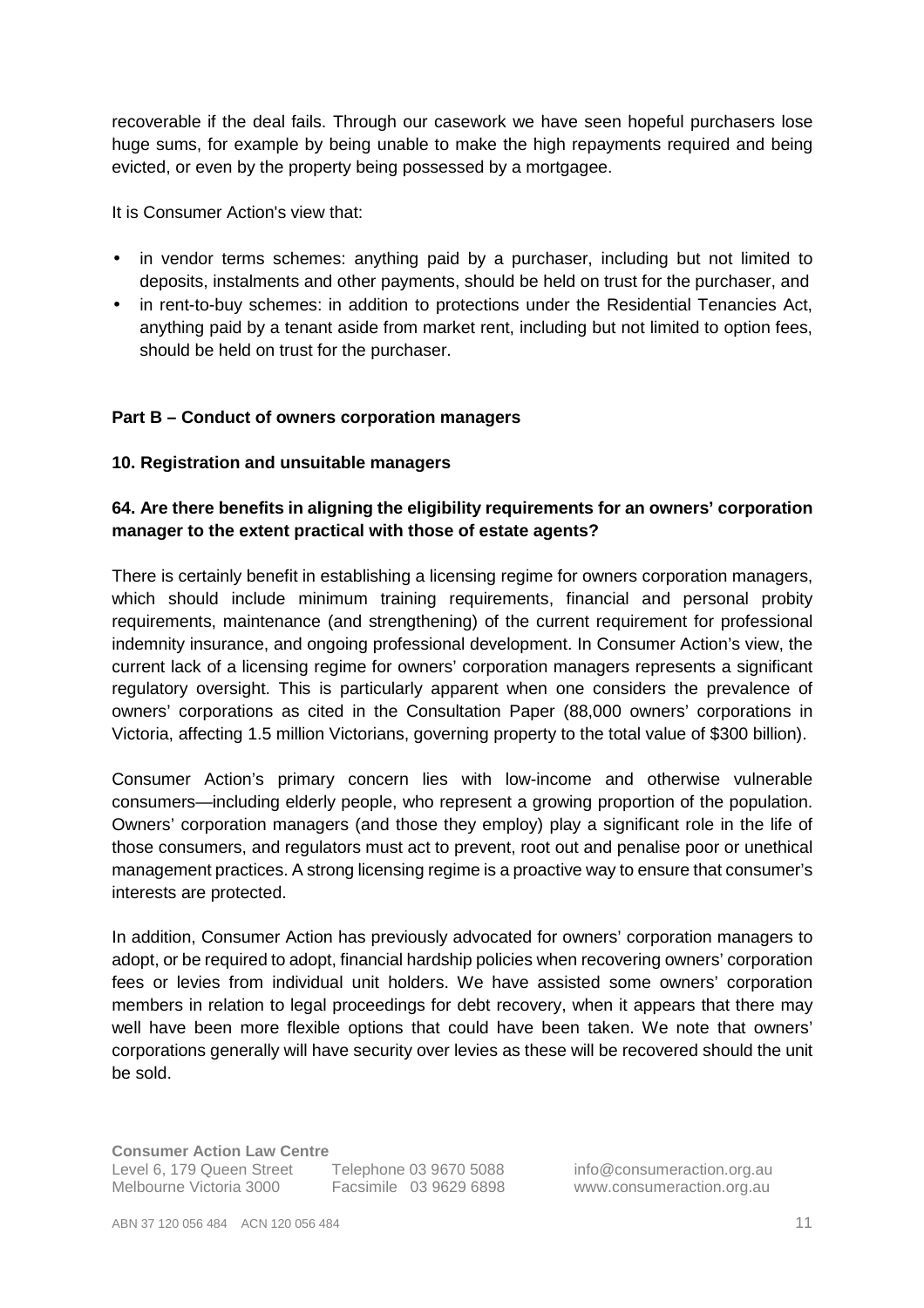A more flexible and responsible approach to financial hardship may have the following outcomes:

- it may reduce the number of vulnerable owners' corporation members being sued for unpaid fees and levies;
- it may encourage owners' corporations and managers to more consistently and proactively identify and assist owners' corporation members who may be experiencing difficulty paying levies due to personal or financial hardship, in advance of undertaking debt collection or legal proceedings;
- it may promote early access to legal and financial counselling help for people experiencing financial hardship;
- it may encourage consistent and ethical debt collection practices by owners' corporation managers;
- it may reduce court proceedings and associated court and legal costs being added to owners' corporation levies arrears; and
- it may reduce debt recovery costs for owners' corporations.

# **65. What are your views on whether owners' corporation managers should be separately licensed or be part of an estate agent's licence?**

In our view, owners' corporation managers should be subject to a separate licensing regime, as the role is distinct from that of an estate agent. While many of the requirements and standards required are similar (and a licensing regime for owners' corporation managers could certainly be modelled on that for estate agents), establishing owners' corporations managers as part of the estate agents licence regime would not give owners' corporation managers the priority required.

Again, we reiterate our previous comments, regarding the establishment of an industry ombudsman scheme. Licence conditions would then include the requirement for owners' corporation managers to be a member of the scheme. This is the current case with, for example, Australian consumer credit provider licence holders.

# **66. Is it appropriate to extend the current regulatory criteria to include serious criminal offences?**

A licensing regime for owners' corporation managers should provide for disqualification (or ineligibility) if a person has committed a criminal offence that would make them unsuitable for the financial and administrative responsibilities of a manager. In the event that no licensing regime is established, this measure should still introduced into the Owners Corporations Act as a means to disqualify or cancel registrants. Consumer Action sees no reason why this measure should not be introduced in relation to owners' corporation managers—not just because it exists in the Estate Agents Act, but because it is a sensible measure to maintain high standards of management in owners' corporations. It is not inappropriate to extend the regulatory regime in this manner—rather, the current lack of such a sanction represents a regulatory oversight.

**Consumer Action Law Centre** 

Level 6, 179 Queen Street Telephone 03 9670 5088 info@consumeraction.org.au<br>Melbourne Victoria 3000 Facsimile 03 9629 6898 www.consumeraction.org.au Facsimile 03 9629 6898 www.consumeraction.org.au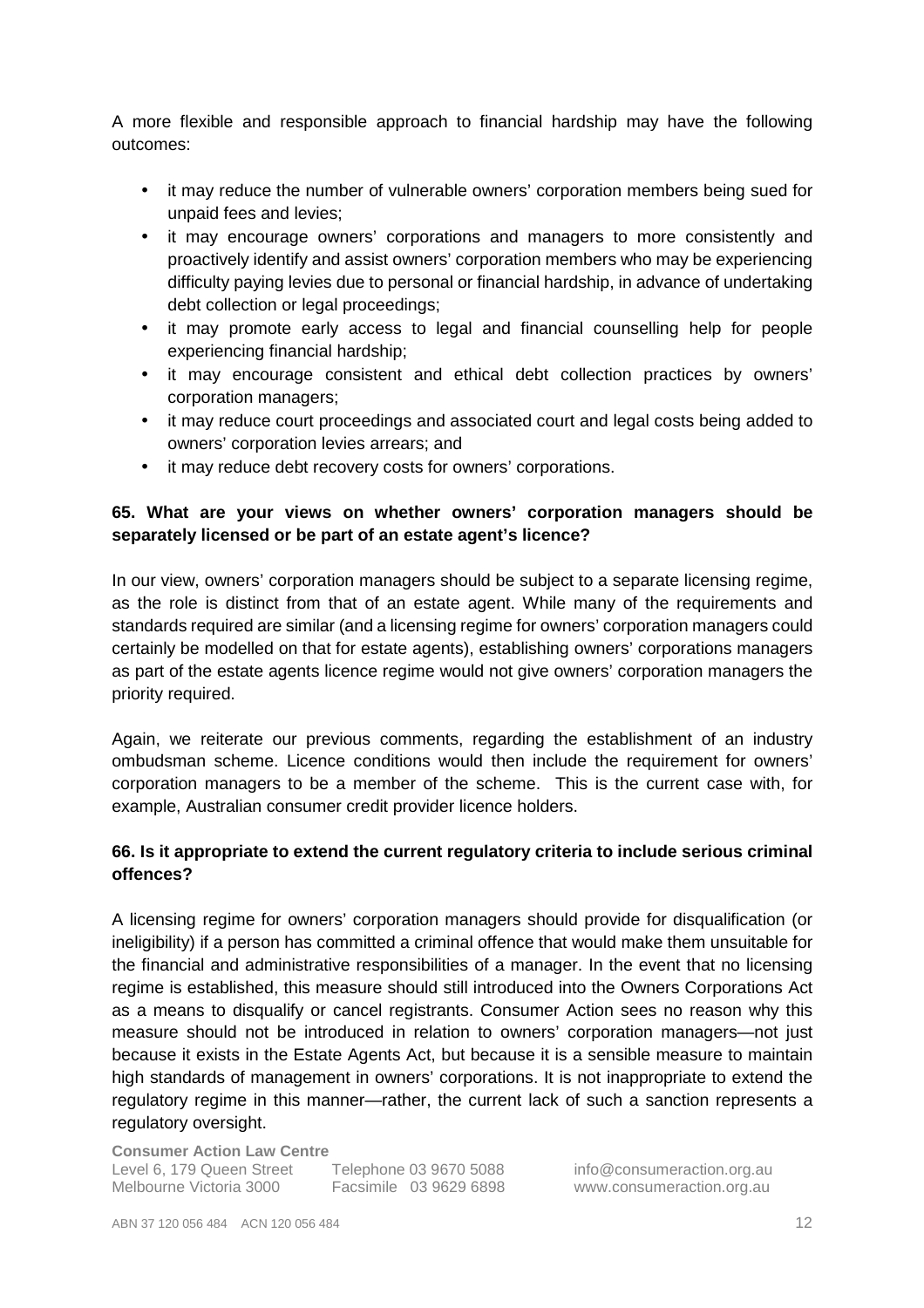# **67. What would be the benefits and costs of placing requirements on owners' corporation managers to hold professional indemnity insurance as a condition of practise?**

Owners' corporation managers are responsible for managing large amounts of other people's money and ensuring that the living environment of those people is properly maintained. To be registered as an owners' corporation manager with the Business Licensing Authority (**BLA**) owners' corporation managers are currently required to hold professional indemnity insurance, and to disclose the details of that coverage in their annual report at each annual general meeting. While continuing to hold professional indemnity insurance is not an explicit requirement of remaining registered, (and there is no requirement for managers to disclose professional indemnity insurance details to their owners' corporation prior to appointment or re-appointment), this would appear to be an oversight. In reality, it is likely that many owners' corporation managers do maintain professional indemnity insurance, purely by dint of requiring it at each annual general meeting. In Consumer Action's view, owners' corporation managers should be explicitly required to hold professional indemnity insurance at all times. This would ensure a degree of protection for consumers in the event of malpractice, and would not impose a significantly higher cost than that already being borne.

### **12. Unfair terms in management contracts**

### **71. What are the main concerns about unfair contract terms in management contracts?**

Consumer Action has previously raised its concern that the unfair terms provisions in the Australian Consumer Law (ACL) (Schedule 2 to the Competition and Consumer Act 2010 (Cth) and applying in Victoria by virtue of the Australian Consumer Law and Fair Trading Act 2012 (Vic)) do not apply to the conduct of owners' corporation managers, as a management agreement is not a consumer contract 'to an individual' (s 23). Instead, the management agreement is a contract to a body corporate.

Our view remains that many of the concerns regarding unfair contract terms in management contracts could be addressed by applying the unfair contract terms provisions of the ACL to owners' corporation management agreements, through a relevant deeming provision in the Owners Corporation Act.

While management agreements are between two corporate entities (a manager and body corporate), in reality an owners' corporation is made up of individual unit holders who share much in common with consumers generally. For example, most owners' corporation members (at least those living in residential complexes) are contracting in an inherently personal and domestic capacity, and not in any business capacity. As such, owners' corporation members are very unlikely to be in a position to seek legal advice before signing a management agreement. We note that from 12 November 2016 the unfair contract terms provisions of the ACL will apply to small business, in effect recognising that small businesses are often in a vulnerable position. We submit that owners' corporations are in a very similar position.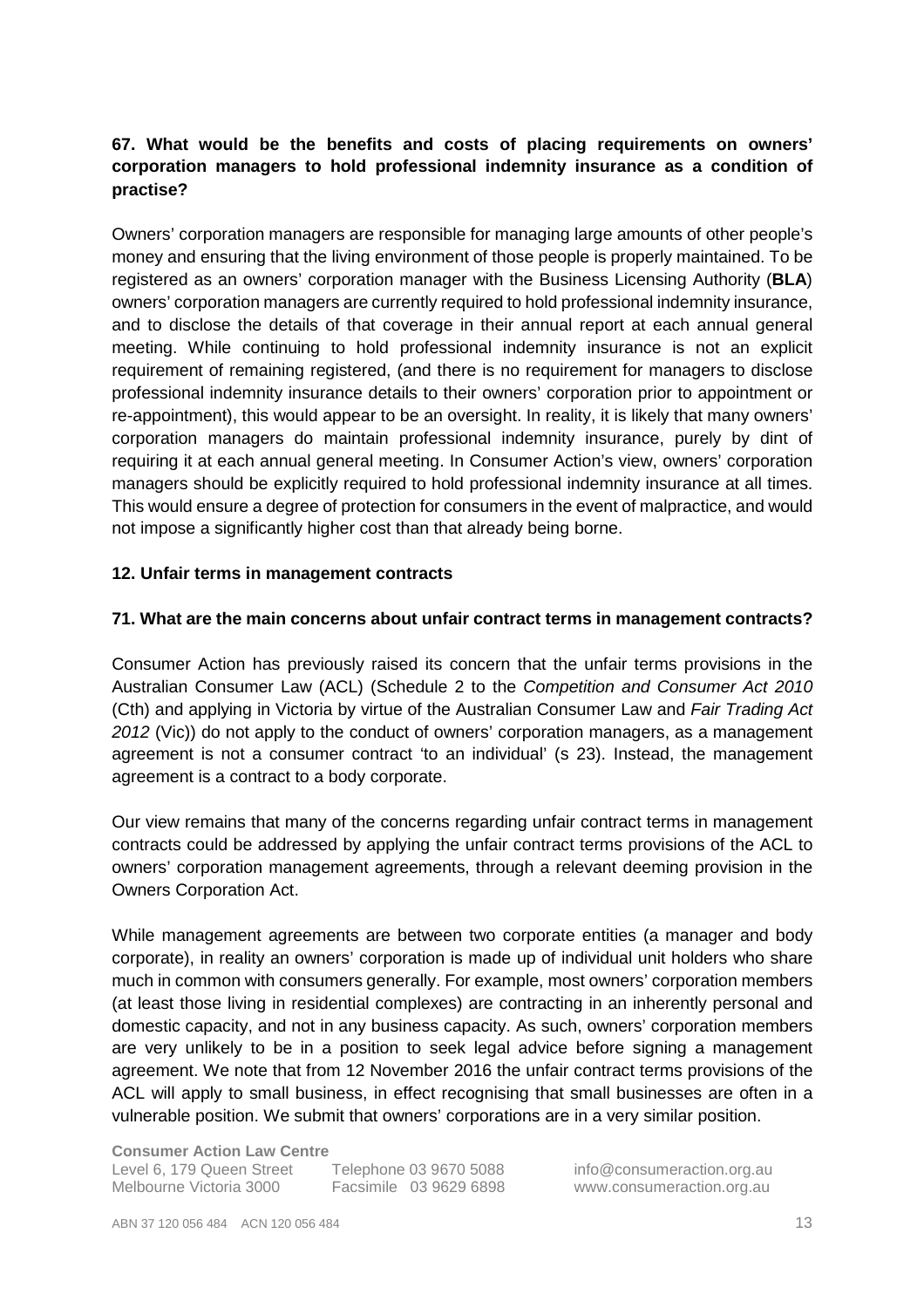Section 23 of the ACL states that a term of a stand-form consumer contract is unfair, while s 24 provides that a term of a consumer contract is unfair if:

- (a) it would cause a significant imbalance in the parties' rights and obligations arising under the contract; and
- (b) it is not reasonably necessary in order to protect the legitimate interests of the party who would be advantaged by the term; and
- (c) it would cause detriment (whether financial or otherwise) to a party if it were to be applied or relied on.

When proposing the introduction of a uniform national consumer law, the Productivity Commission noted the benefits of such a law applying to all aspects of the economy and all consumer contracts. It also stated:

The biggest concerns arise for standard-form contracts—typically used in the supply of a broad range of services including air travel, telecommunications, energy, consumer credit, car hire, holiday packages home improvements and software sales. Such non-negotiated contracts have advantages for consumers—in particular, in competitive markets, lower business costs will be passed on to consumers as lower prices. But, by their very nature, these contract terms are offered on a 'take it or leave it' basis, are often complex and apparently mostly not read. The concern is that businesses sometimes use unfair terms against consumers and the public generally.<sup>9</sup>

Owner's corporation management agreements share many of the same features of contracts that were identified by the Productivity Commission, in that such agreements are stand-form and often complex. We are also aware that owners' corporations that have attempted to negotiate the terms of management agreements have been faced with opposition agreements, particularly where the manager uses the industry body's standard form agreement, are provided on a 'take it or leave it' basis.

Rather than addressing potential unfair terms on a point-by-point basis, Consumer Action would prefer to see owners' corporation management contracts brought under the ACL, enabling claimants to avail themselves of the protection against unfair terms that is available through that legislation.

### **72. Are there other types of unfair terms that should be considered? If so, what are they and how common are they? Why might they be unfair?**

As discussed in relation to question 71 above, the 'take it or leave it' power dynamic involved in owners' corporation management contracts makes them susceptible to unfair terms. Common types of unfair terms include:

**Consumer Action Law Centre**  Level 6, 179 Queen Street Telephone 03 9670 5088 info@consumeraction.org.au<br>Melbourne Victoria 3000 Facsimile 03 9629 6898 www.consumeraction.org.au

Facsimile 03 9629 6898 www.consumeraction.org.au

 $\overline{a}$ 

<sup>&</sup>lt;sup>9</sup> Productivity Commission, *Review of Australia's Consumer Policy Framework volume 2*, April 2008, p 149.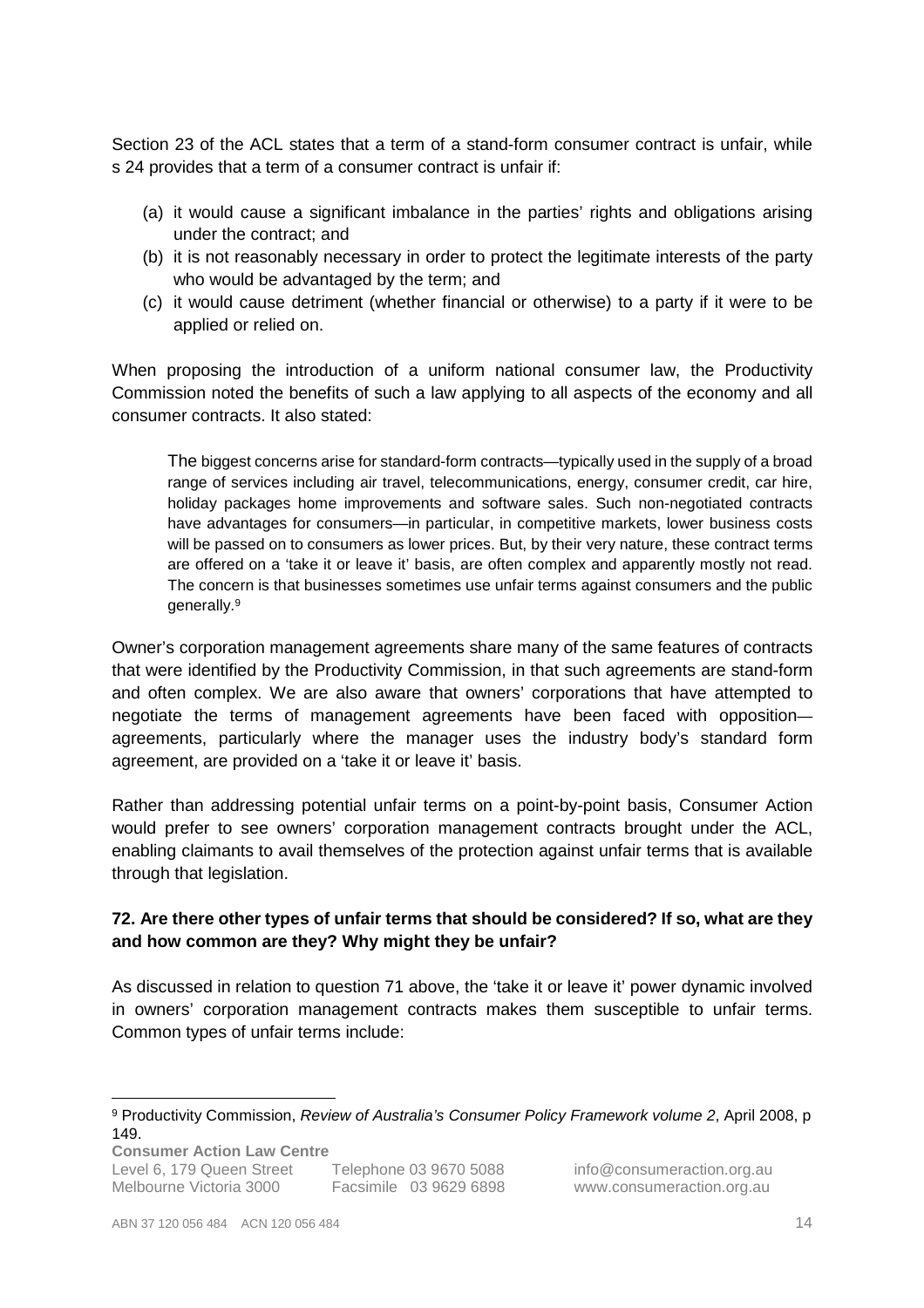- terms relating to insurance agency fees, particularly terms that distort clarity in pricing by recompensing owners' corporation managers through insurance commissions; and
- terms indemnifying owners' corporations from any causes of action, including negligence.

### **13. Ending long-term management contracts**

# **74. What is your view as to contractual terms for the renewal of management contracts? For example, should there be any rules about terms such as automatic renewals or renewals at the prerogative of the manager only?**

Consumer Action is aware of the issues raised in the Consultation Paper regarding the difficulties that owners' corporations can face in terminating the contract of an underperforming manager. The culture of long term management contracts, automatic renewals and and the contractually valid termination fees that can apply operate as significant barriers—and the Consultation Paper correctly identifies that for many consumes, there is no real 'choice' of manager at all.

In our view, the power imbalance between owners' corporations and managers ought to be addressed by an amendment to the Owners Corporation Act, providing owners' corporation with the clear statutory authority to terminate a management contract on the basis of poor performance. A management contract should be regarded as a commercial appointment for services made by the owners' corporation, and the owners' corporation should have the discretion to terminate the agreement and appoint a new manager without difficulty, should they choose to do so. Simply put, owners corporations should have the ability to 'hire and fire' managers based on performance and should not have to rely on a statutory breach or risk an expensive damages payout. This would improve service standards and redress the current power imbalance that exists between managers and owners' corporations.

If owners' corporations are empowered to 'hire and fire' managers based on performance, then automatic renewals do not present a problem—they just become administratively efficient. That being said, in Consumer Action's view some form of review process should be required, at least every five years—requiring the manager and owners' corporation to mutually agree to enter into a new agreement. This would have the natural effect of ensuring that managers remain conscious of their performance, and works against the complacency that arises in the current industry.

### **15. Financial transparency**

**77. How can concerns about fraudulent financial conduct be addressed? Would it be preferable in the context of financial transparency and accountability to require separate owners corporation funds to be kept in separate accounts?** 

Requiring owners' corporation managers to keep separate owners' corporation funds in separate funds would be a sensible and straightforward reform. While the criminal law remains

**Consumer Action Law Centre**  Level 6, 179 Queen Street Telephone 03 9670 5088 info@consumeraction.org.au Melbourne Victoria 3000 Facsimile 03 9629 6898 www.consumeraction.org.au